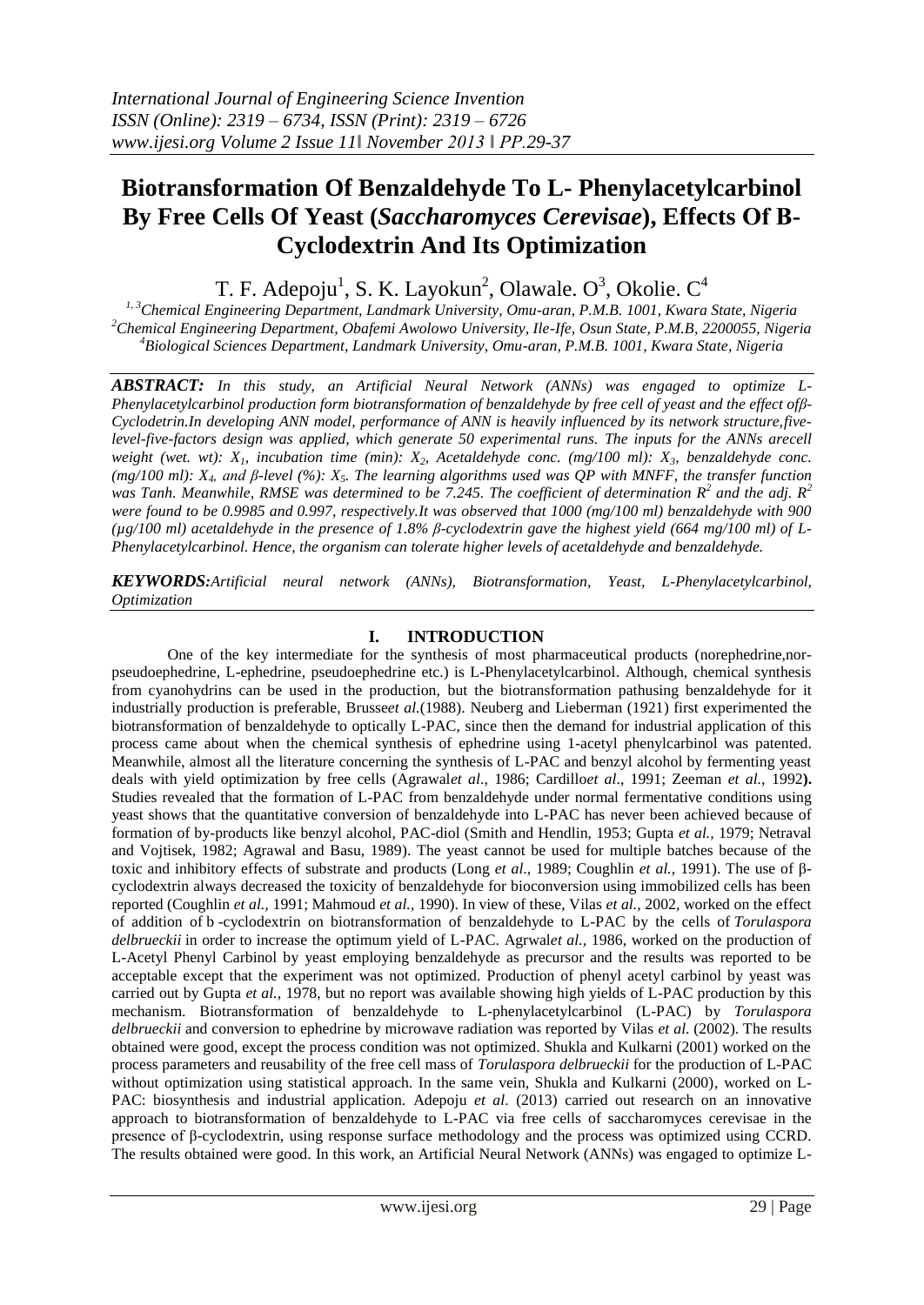Phenylacetylcarbinol production form biotransformation of benzaldehyde by free cell of yeast (*Saccharomyces cerevisae*) and the effect of β-Cyclodetrin was evaluated.

# **2.1 MATERIALS**

## **II. MATERIAL AND METHODS**

All chemicals used such as; diethyl ether, anhydrous sodium sulphate, benzaldehyde, acetaldehyde, βcyclodextrin were of analytical grade and need no further purification.

## **2.2 METHODS**

## **2.2.1 MICROORGANISMS**

Yeast used in this study was isolated locally. The culture was consistently maintained on a medium containing 0.4% dextrose, 1%yeast extract, 1% malt extract, and 2% agar at pH 7.2 (Agarwal*et al*., 1986; Adepoju *et al.,* 2013).

#### **2.2.2 THE GROWTH MEDIUM**

The growth medium for *Saccharomyces cerevisae* (Long *et al.,* 1989; Adepoju *et al.,* 2013) contained glucose 2%, peptone 2%, yeast extract 1% and had pH 5.5.

## **2.2.3 CULTURE GROWTH**

1 ml suspension of cells of the isolate *Saccharomyces cerevisae*containing 10<sup>6</sup> cells was inoculated into 9 ml of growth medium and incubated on a rotary shaker at  $30 \pm 2$ °C at 240 rpm for 24 h. The obtained culture was inoculated into 100 ml of the same medium and allowed to grow for 24 h. Under the same conditions, cells were harvested by centrifuging at 10, 000 rpm for 15 min at 15  $^{\circ}$ C. The biomass obtained was washed with water, centrifuged and was used for biotransformation studies.

## **2.2.4 BIOTRANSFORMATION OF BENZALDEHYDE TO L-PAC**

100 ml of biotransformation medium containing 5% glucose, 0.6% peptone and had pH 4.5 was inoculated with a known weight of cell mass (biomass) obtained. The reactor was incubated on a shaker at 30  $^{\circ}$ C and 240 rpm at different time range for adaptation of cells to the medium. Benzaldehyde and acetaldehyde was added and flasks were incubated again for the biotransformation on a shaker at 30  $^{\circ}$ C and 240 rpm.

## **2.2.5 EFFECT OF β-CYCLODEXTRIN ADDITION ON BIOTRANSFORMATION OF BENZALDEHYDE**

Effect of various levels of β-cyclodextrin was studied at benzaldehyde and acetaldehyde levels ranging from 500 mg to 1600 mg/100 ml and 400 µl to 1300 µl/100 ml, respectively. The reaction was allowed to take place for 3 h at  $30 \pm 2^{\circ}$ C and 240 rpm. To study the effect of β-CD level, concentration of β-CD was optimized in the range of 0.4 to 3.2%. Semi-continuous feeding of different levels of benzaldehyde and acetaldehyde was also carried out according to design software (Table 1).

#### **2.3ANALYSIS OF BIOTRANSFORMATION PRODUCTS**

After biotransformation, the medium was centrifuged at 10,000 rpm for 15 min. The supernatant were extracted three times with equal volumes of diethyl ether. The combined extract was dried over anhydrous sodium sulphate and concentrated over a temperature controlled water bath. The residue obtained was dissolved in methanol and preparedfor gas chromatography (GC) analysis.

#### **2.4GAS CHROMATOGRAPHY ANALYSIS**

The conditions used for GC analysis were as follows- GC model used was Chemito-8510 with Oracle - 1 computing integrator. A 4 meter long column of 5% OV-17 was used. The injector temperature and detector temperature (FID) was maintained at 250 °C. Column programming was as follows: 75 °C for 3 min, then 10 °C/ 1 min up to 250  $^{\circ}$ C and holding time was for 5 min. Retention times of L-PAC was 17 min. The concentration of the compound was determined using peak area method (Shukla and Kulkarni, 1999, Adepoju *et al.,* 2013). The experiment was replicated in triplicate until it was found to be reproducible within  $\pm 3$  percent limits.

#### **2.5EXPERIMENTAL DESIGN**

In developing ANN model, performance of ANN is heavily influenced by its network structure; therefore, the learning algorithms used was QuickProp (QP), multilayer connection type used was multilayer normal feed forward (MNFF), three total layer numbers was used and the node number of input layer was five.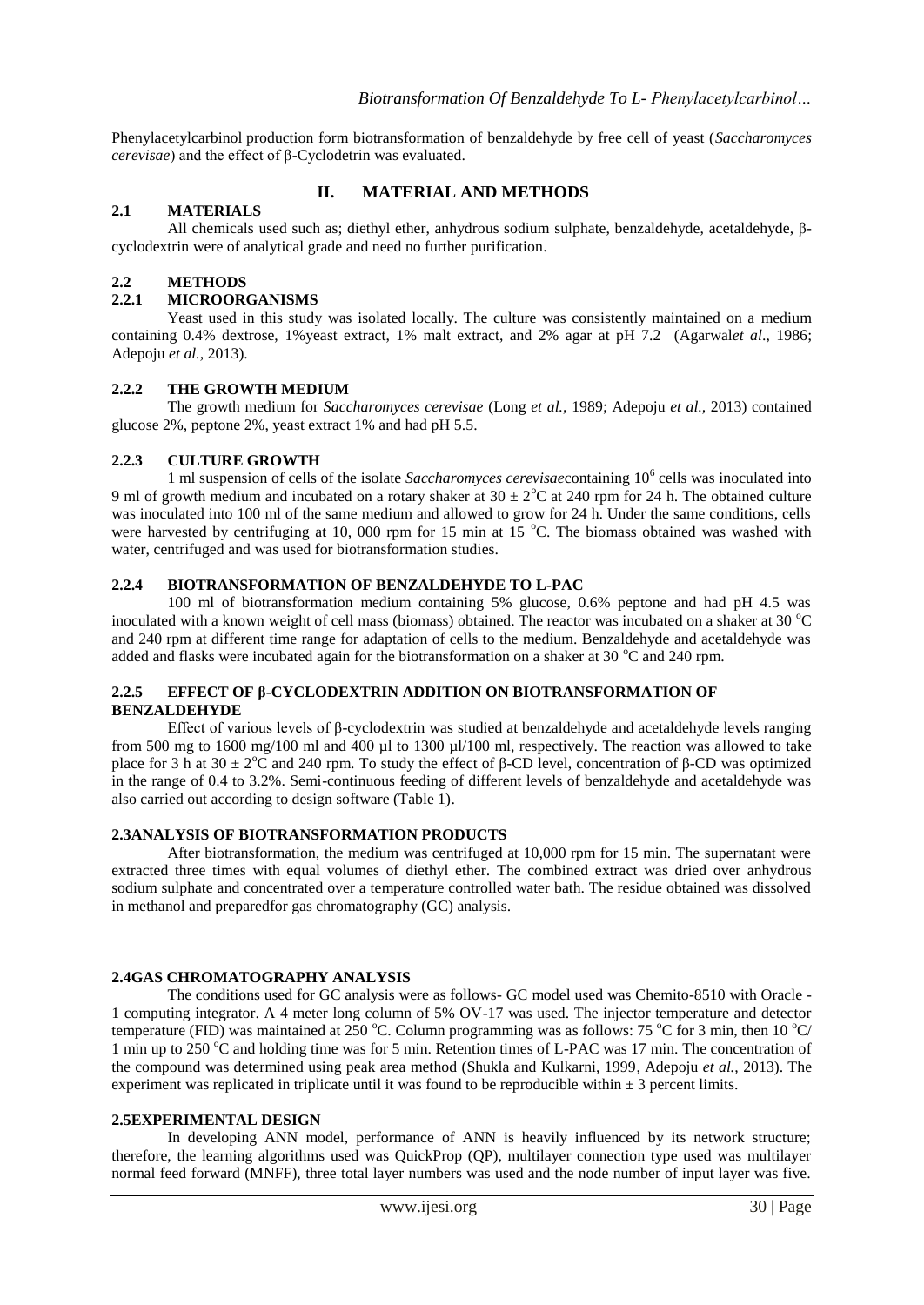For the output layer, Node Number was 1, the transfer function was Tanh and the slope of transfer function and the hidden Layer was 1, the node number was 12, transfer function was also Tanh and slope of transfer function was also 1 (Fig. 1). Meanwhile, the optimum ANN structure was determined first using mean square error (MSE) approach. The higher coefficient  $R^2$  was determined; the variable analysis also was conducted to study the effects of variables towards the L-Phenylacetylcarbinol production using 3D curvature's surface plots. A hybrid ANN model was used in conducting process optimization.

Table 1 show the independent factors cell weight g (wet. wt):  $X_1$ , incubation time (min):  $X_2$ , Acetaldehyde conc. (mg/100 ml):  $X_3$ , benzaldehyde conc. (mg/100 ml):  $X_4$  and  $\beta$ -CD level (%):  $X_5$ , and their five levels for ANNs design.Table 2 depicts the L-Phenylacetylcarbinol yields, the observed values and the difference. The effects of unexplained variability in the L-Phenylacetylcarbinol yield response due to extraneous factors were minimized by randomizing the order of experiments.

#### **Table 1: Factors and their Levels for ANNs Design**

| Variable                                    | Symbol       |     |     |                      |      |      |
|---------------------------------------------|--------------|-----|-----|----------------------|------|------|
|                                             |              |     |     | Actual factor levels |      |      |
| Cell weight (wet. wt)                       | $\mathbf{v}$ |     |     |                      |      |      |
| Incubation time (min)                       | $X_2$        | 40  | 50  | 60                   | 70   | 80   |
| Acetaldehyde conc. $(\mu g/100 \text{ ml})$ | $X_3$        | 400 | 700 | 1000                 | 1300 | 1600 |
| Benzaldehyde conc. (mg/100 ml)              | $\rm X_4$    | 500 | 700 | 900                  | 1100 | 1300 |
| $\beta$ -CD level $(\% )$                   | $\Lambda$    | 0.4 | 0.8 |                      |      | 3.2  |

#### **Table 2: ANNs Design for Biotransformation of Benzaldehyde to L-PAC and the by products with Five Independent Variables using actual values**

| Std. run       | $X_1$ | $\mathbf{X}_2$ | $X_3$   | $X_4$   | $\overline{X_5}$ | $L$ -PAC $(mg/100$ | Observed      | Difference |
|----------------|-------|----------------|---------|---------|------------------|--------------------|---------------|------------|
|                |       |                |         |         |                  | ml)                | value         |            |
|                |       |                |         |         |                  |                    | $(mg/100$ ml) |            |
| 1              | 2.00  | 40.00          | 400.00  | 500.00  | 0.40             | 212                | 212           | 0.00029631 |
| $\overline{c}$ | 6.00  | 40.00          | 400.00  | 500.00  | 0.40             | 220                | 220           | 6.9505E-5  |
| 3              | 2.00  | 80.00          | 400.00  | 500.00  | 0.40             | 211                | 211           | 0.00033853 |
| 4              | 6.00  | 80.00          | 400.00  | 500.00  | 0.40             | 210                | 210           | 0.0008403  |
| 5              | 2.00  | 40.00          | 1600.00 | 500.00  | 0.40             | 209                | 209           | 0.0012446  |
| 6              | 6.00  | 40.00          | 1600.00 | 500.00  | 0.40             | 213                | 213           | 0.0011119  |
| 7              | 2.00  | 80.00          | 1600.00 | 500.00  | 0.40             | 211                | 211           | 0.00067939 |
| 8              | 6.00  | 80.00          | 1600.00 | 500.00  | 0.40             | 206                | 206           | 0.00055253 |
| 9              | 2.00  | 40.00          | 400.00  | 1300.00 | 0.40             | 205                | 205           | 0.00040242 |
| $10\,$         | 6.00  | 40.00          | 400.00  | 1300.00 | 0.40             | 206                | 206           | 0.00017716 |
| 11             | 2.00  | 80.00          | 400.00  | 1300.00 | 0.40             | 205                | 205           | 0.00030121 |
| 12             | 6.00  | 80.00          | 400.00  | 1300.00 | 0.40             | 197                | 197           | 0.00058316 |
| 13             | 2.00  | 40.00          | 1600.00 | 1300.00 | 0.40             | 201                | 201           | 0.0013218  |
| 14             | 6.00  | 40.00          | 1600.00 | 1300.00 | 0.40             | 196                | 196           | 0.00118    |
| 15             | 2.00  | 80.00          | 1600.00 | 1300.00 | 0.40             | 204                | 204           | 0.00085186 |
| 16             | 6.00  | 80.00          | 1600.00 | 1300.00 | 0.40             | 191                | 191           | 0.00071778 |
| 17             | 2.00  | 40.00          | 400.00  | 500.00  | 3.20             | 332                | 332           | 9.2085E-5  |
| $18\,$         | 6.00  | 40.00          | 400.00  | 500.00  | 3.20             | 364                | 364           | 0.00020485 |
| 19             | 2.00  | 80.00          | 400.00  | 500.00  | 3.20             | 368                | 368           | 0.00032902 |
| 20             | 6.00  | 80.00          | 400.00  | 500.00  | 3.20             | 391                | 391           | 0.00066427 |
| 21             | 2.00  | 40.00          | 1600.00 | 500.00  | 3.20             | 392                | 392           | 0.0010404  |
| $22\,$         | 6.00  | 40.00          | 1600.00 | 500.00  | 3.20             | 419                | 419           | 0.00086966 |
| 23             | 2.00  | 80.00          | 1600.00 | 500.00  | 3.20             | 430                | 430           | 0.00055557 |
| 24             | 6.00  | 80.00          | 1600.00 | 500.00  | 3.20             | 449                | 449           | 0.00039127 |
| 25             | 2.00  | 40.00          | 400.00  | 1300.00 | 3.20             | 477                | 477           | 0.00021363 |
| 26             | 6.00  | 40.00          | 400.00  | 1300.00 | 3.20             | 500                | 500           | 0.00013199 |
| $27\,$         | 2.00  | 80.00          | 400.00  | 1300.00 | 3.20             | 514                | 514           | 0.000386   |
| $28\,$         | 6.00  | 80.00          | 400.00  | 1300.00 | 3.20             | 529                | 529           | 0.00072191 |
| 29             | 2.00  | 40.00          | 1600.00 | 1300.00 | 3.20             | 534                | 534           | 0.001586   |
| 30             | 6.00  | 40.00          | 1600.00 | 1300.00 | 3.20             | 554                | 554           | 0.0015233  |
| 31             | 2.00  | 80.00          | 1600.00 | 1300.00 | 3.20             | 574                | 574           | 0.0011736  |
| 32             | 6.00  | 80.00          | 1600.00 | 1300.00 | 3.20             | 585                | 585           | 0.00099812 |
| 33             | 2.00  | 60.00          | 1000.00 | 900.00  | 1.80             | 345                | 345           | 0.00016085 |
| 34             | 6.00  | 60.00          | 1000.00 | 900.00  | 1.80             | 369                | 369           | 8.843E-5   |
| 35             | 4.00  | 40.00          | 1000.00 | 900.00  | 1.80             | 305                | 323           | 18         |

www.ijesi.org 31 | Page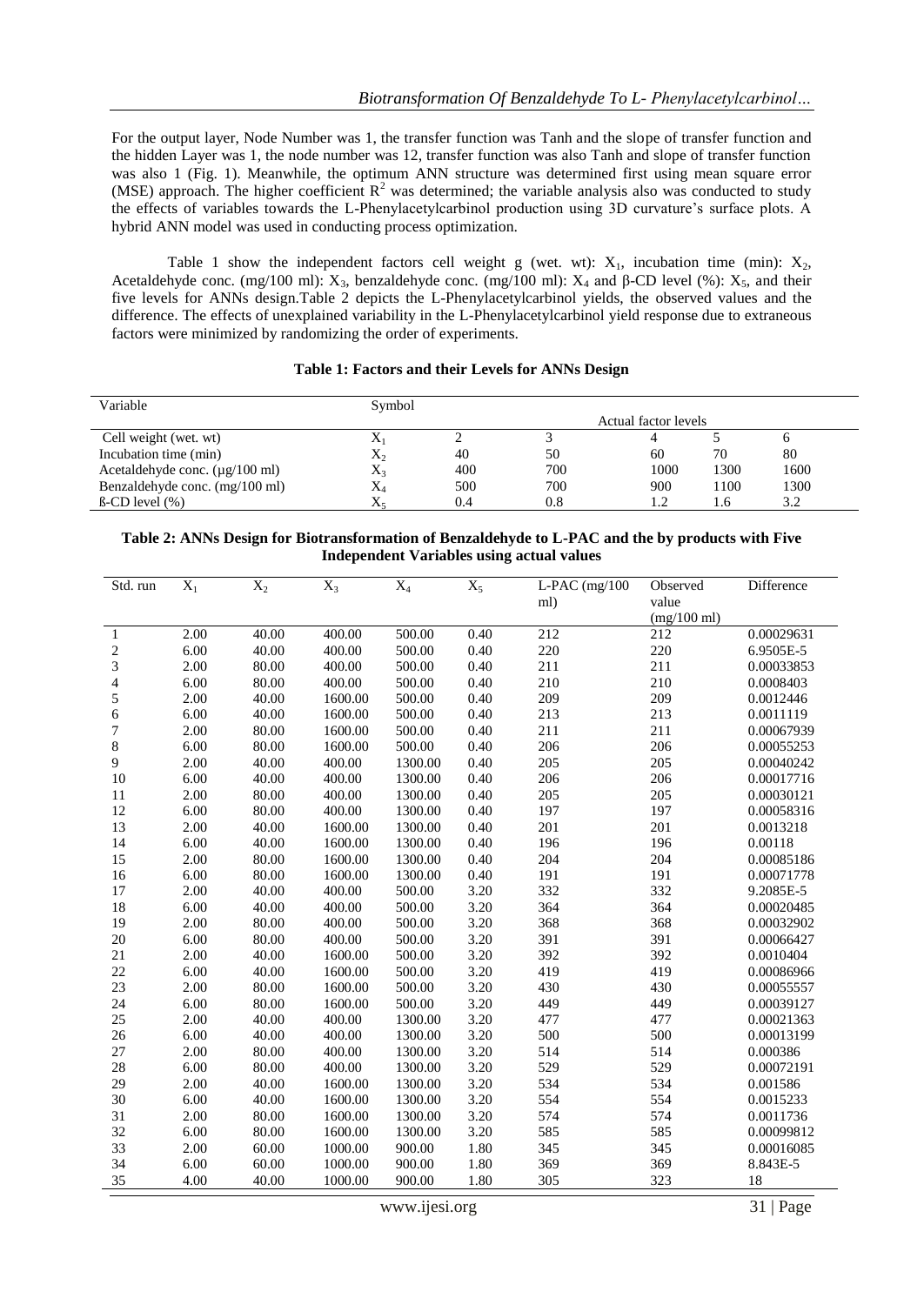*Biotransformation Of Benzaldehyde To L- Phenylacetylcarbinol…*

| 36 | 4.00 | 80.00 | 1000.00 | 900.00  | 1.80 | 341 | 323   | 18         |
|----|------|-------|---------|---------|------|-----|-------|------------|
| 37 | 4.00 | 60.00 | 400.00  | 900.00  | 1.80 | 277 | 308   | 31         |
| 38 | 4.00 | 60.00 | 1600.00 | 900.00  | 1.80 | 339 | 308   | 31         |
| 39 | 4.00 | 60.00 | 1000.00 | 500.00  | 1.80 | 216 | 216   | 0.000197   |
| 40 | 4.00 | 60.00 | 1000.00 | 1300.00 | 1.80 | 370 | 370   | 3.2114E-5  |
| 41 | 4.00 | 60.00 | 1000.00 | 900.00  | 0.40 | 52  | 52    | 0.00010651 |
| 42 | 4.00 | 60.00 | 1000.00 | 900.00  | 1.80 | 664 | 664   | 0.00035117 |
| 43 | 4.00 | 60.00 | 1000.00 | 900.00  | 1.80 | 386 | 386.5 | 0.50002    |
| 44 | 4.00 | 60.00 | 1000.00 | 900.00  | 1.80 | 387 | 386.5 | 0.49998    |
| 45 | 4.00 | 60.00 | 1000.00 | 900.00  | 1.80 | 386 | 386.5 | 0.50002    |
| 46 | 4.00 | 60.00 | 1000.00 | 900.00  | 1.80 | 387 | 386.5 | 0.49998    |
| 47 | 4.00 | 60.00 | 1000.00 | 900.00  | 1.80 | 386 | 386.5 | 0.50002    |
| 48 | 4.00 | 60.00 | 1000.00 | 900.00  | 1.80 | 387 | 386.5 | 0.49998    |
| 49 | 4.00 | 60.00 | 1000.00 | 900.00  | 1.80 | 386 | 386.5 | 0.50002    |
| 50 | 4.00 | 60.00 | 1000.00 | 900.00  | 1.80 | 387 | 386.5 | 0.49998    |

#### **2.5.1 STATISTICAL DATA ANALYSIS**

ANNs structure was used for modelling the L-PAC production. The optimum ANN structure was determined using mean square error (MSE) approach. The higher coefficient  $R^2$  was determined; the variable analysis also was conducted to study the effects of variables towards the L-Phenylacetylcarbinol yield using relative importance and 3D curvature's surface plots. A hybrid ANN model was used in conducting process optimization. The difference between the experimental and observed values was also used to proof the validity of ANNs for the optimization of L-Phenylacetylcarbinol production.

## **III. RESULTS AND DISCUSSION**

Table 2 depicts the actual factors considered in this study with experimental L-PAC yields, the observed yields as well as the difference obtained by ANNs software. The effects of unexplained variability in the L-PAC yield response due to extraneous factors were minimized by randomizing the order of experiments. Table 3 shows the paameters of the best network that described the results of of the normal data type for ANNs. Considering the large QP-values (the number of repetition) and low corresponding RMSE-values (root mean squared error) which was used to compare the predicted values of L-PAC yield obtained from the model with experimental data, shows that all the model terms are significant and have very strong effects on the L-PAC yield. The goodness of fit of the model was checked by the coefficient of determination  $(R^2)$ .  $R^2$  should be at least 0.80 for the good fit of a model (Guan and Yao, 2008). In this case, the  $R^2$  value of 0.9985 indicated that the sample variation of 99.85% for the L-PAC production is attributed to the independent factors (cell weight, incubation time, acetaldehyde conc., benzaldehyde conc. and β-CD level). The value of the adjusted determination coefficient (Adj.  $\mathbb{R}^2$ ) 0.997 was also evaluated to be 0.997.

Generally, the three-dimensional (3D) curvature plots are graphical representations of the regression equation for the optimization of the reaction variables, and they are represented in Figure 2. The curvatures' nature of 3D surfaces in Figure 4.2c, f, h, j, suggested mutual reciprocal interaction of cell weight with benzaldehyde conc., incubation time with benzaldehyde conc., acetaldehyde conc. with benzaldehyde conc., and benzaldehyde conc. with β-CD level, respectively. On the other hand, the nature of curvatures' of 3D surfaces in Figure 4.2a, b, d, e, g, i, indicated moderate interactions of cell weight with incubation time, cell weight with acetaldehyde conc., cell weight with β-CD level, incubation time with acetaldehyde conc., incubation time with β-CD level, and acetaldehyde conc. with β-CD level, respectively.

| Table 3: Parameters of the Best Network for L-PAC Describing the Results of the Normal Data Type For |
|------------------------------------------------------------------------------------------------------|
| A NN¤                                                                                                |

| Data           | <b>Values</b> |
|----------------|---------------|
| Iteration (QP) | 309200        |
| <b>RMSE</b>    | 7.245         |
| Average R      | 0.9985        |
| Average DC     | 0.997         |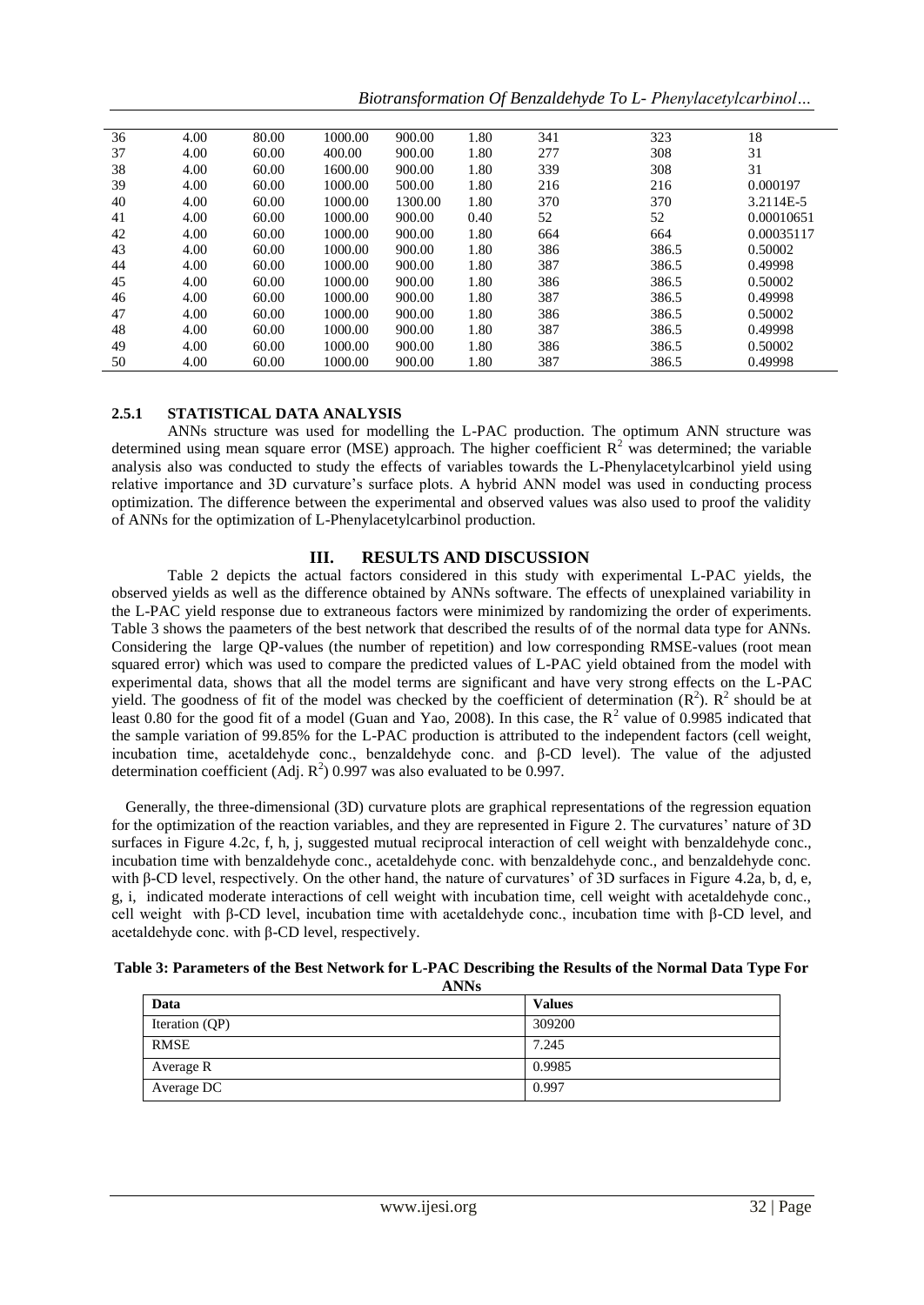

**Figure 1: Network Structure with Twelve Transfer Functions**



(a)

 $A(vertical) = L-PAC yield (mg/100 ml), A(horizontal) = Cell weight g(wet.wt), B(horizontal) = Incubation time$ (min)



 $A(vertical) = L-PAC yield (mg/100 ml), A(horizontal) = Cell weight g(wet.wt), C(horizontal) = Acetaldehyde$ conc. (µg/100 ml)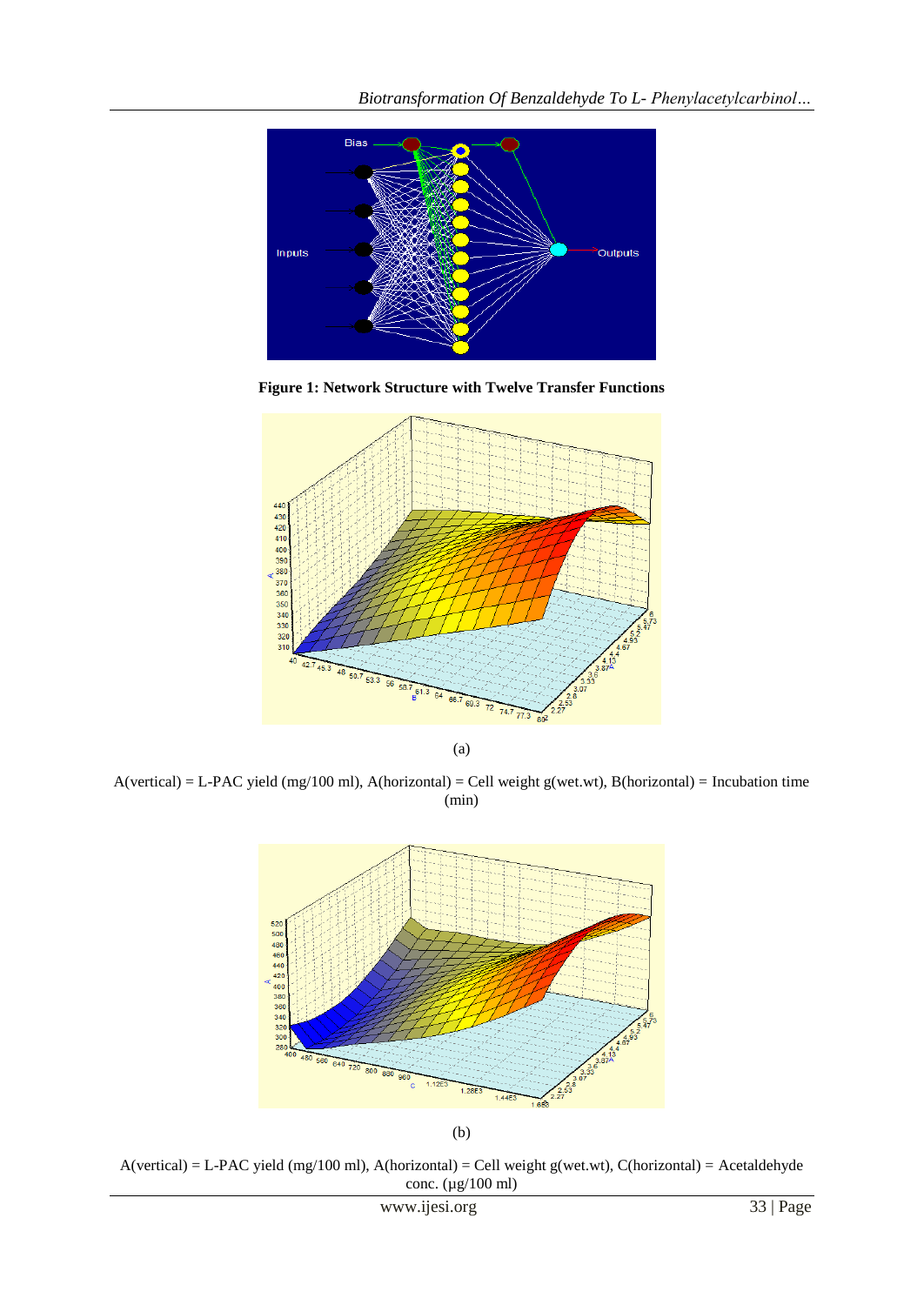

A(vertical) = L-PAC yield (mg/100 ml), A(horizontal) = Cell weight g(wet.wt), D(horizontal) = Benzaldehyde conc. (mg/100 ml)



(d)

 $A(vertical) = BA$  yield (mg/100 ml),  $A(horizontal) = Cell$  weight g(wet.wt),  $C(horizontal) = B-CD$  level (%)



A(vertical) = L-PAC yield (mg/100 ml), B(horizontal) = Incubation time (min), C(horizontal) = Acetaldehyde conc. (µg/100 ml)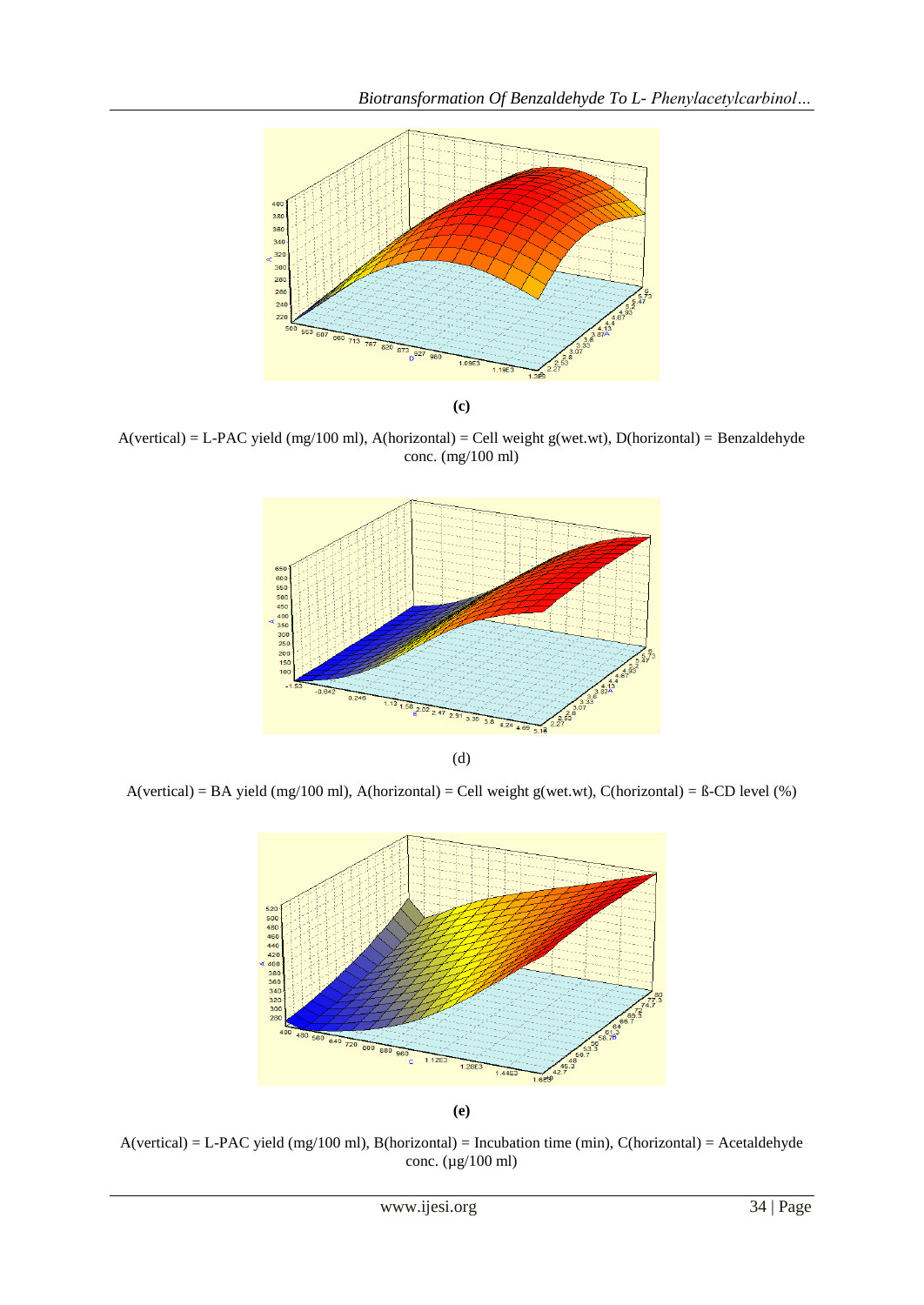

(f) A(vertical) = L-PAC yield (mg/100 ml), B(horizontal) = Incubation time (min), D(horizontal) = Benzaldehyde conc. (mg/100 ml)



(g) A(vertical) = L-PAC yield (mg/100 ml), B(horizontal) = Incubation time (min), E(horizontal) = ß-CD level (%)

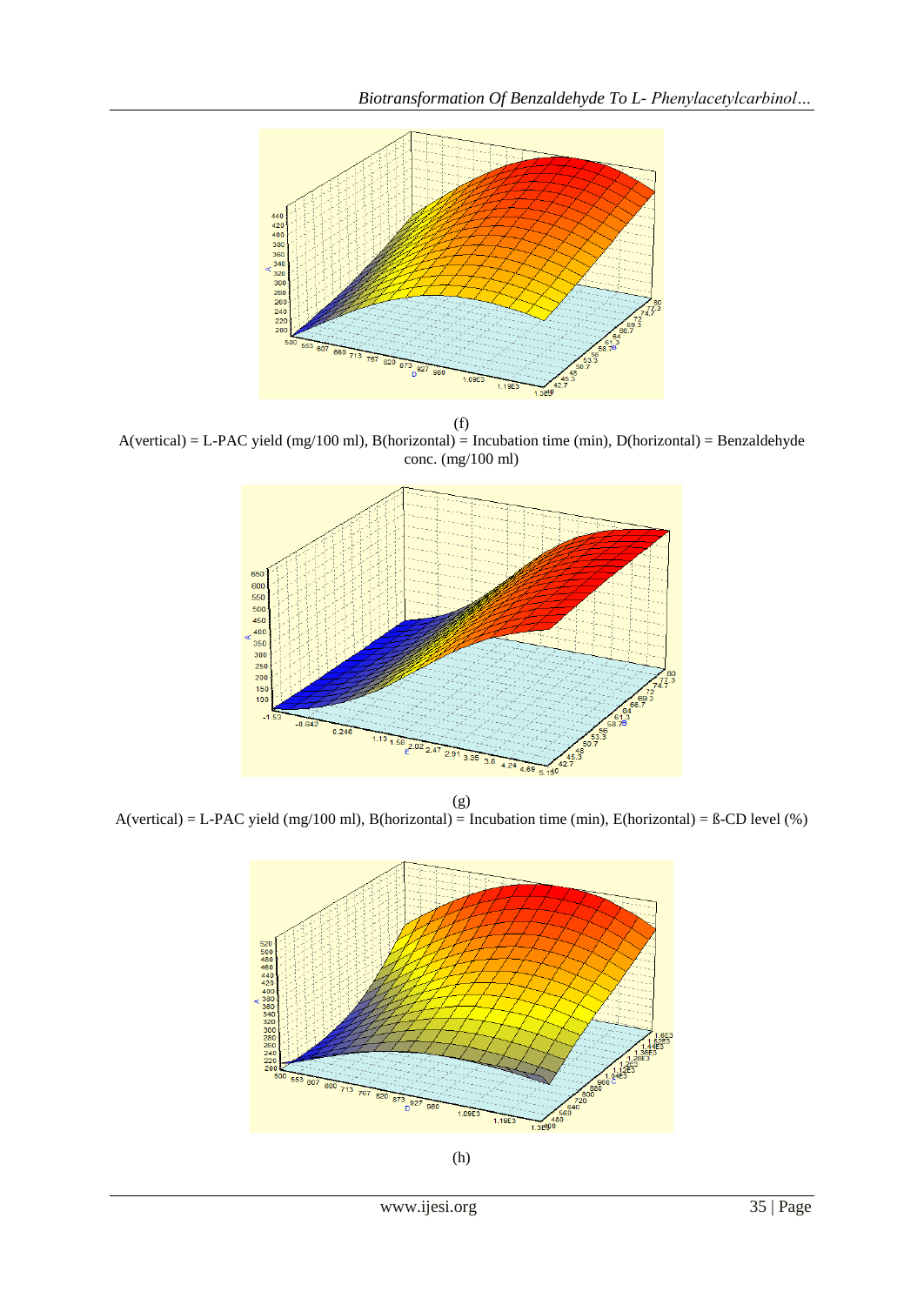$A(vertical) = L-PAC yield (mg/100 ml), C(horizontal) = Acetaldehyde conc. (µg/100 ml), D(horizontal) = L-PAC yield (mg/100 ml), C(horizontal) = Acetaldehyde con.$ Benzaldehyde conc. (mg/100 ml)



(i)  $A(vertical) = L-PAC yield (mg/100 ml), C(horizontal) = Acetaldehyde conc. (µg/100 ml), E(horizontal) = B-CD$ level (%)



(j)  $A(vertical) = L-PAC yield (mg/100 ml), D(horizontal) = Benzaldehyde conc. (mg/100 ml), E(horizontal) = B-$ CD level (%)

**Figure 2: (a-j): 3-D curvatures' plots** 

#### **IV. CONCLUSIONS**

The results obtained in this study using Artificial neural network to determine the effects of five reaction variables, namely, cell weight, incubation time, acetaldehyde conc., benzaldehyde conc. and β-CD level on biotransformation of benzaldehyde to L-Phenylacetylcarbinolby free cells yeastand effects of β-Cyclodextrin, indicate that ANNs is a good optimization tools for L- Phenylacetylcarbinol production. The Root Mean Square Error (RMSE) obtained was 3.0739. The coefficient of determination  $R^2$  and the adj.  $R^2$  were